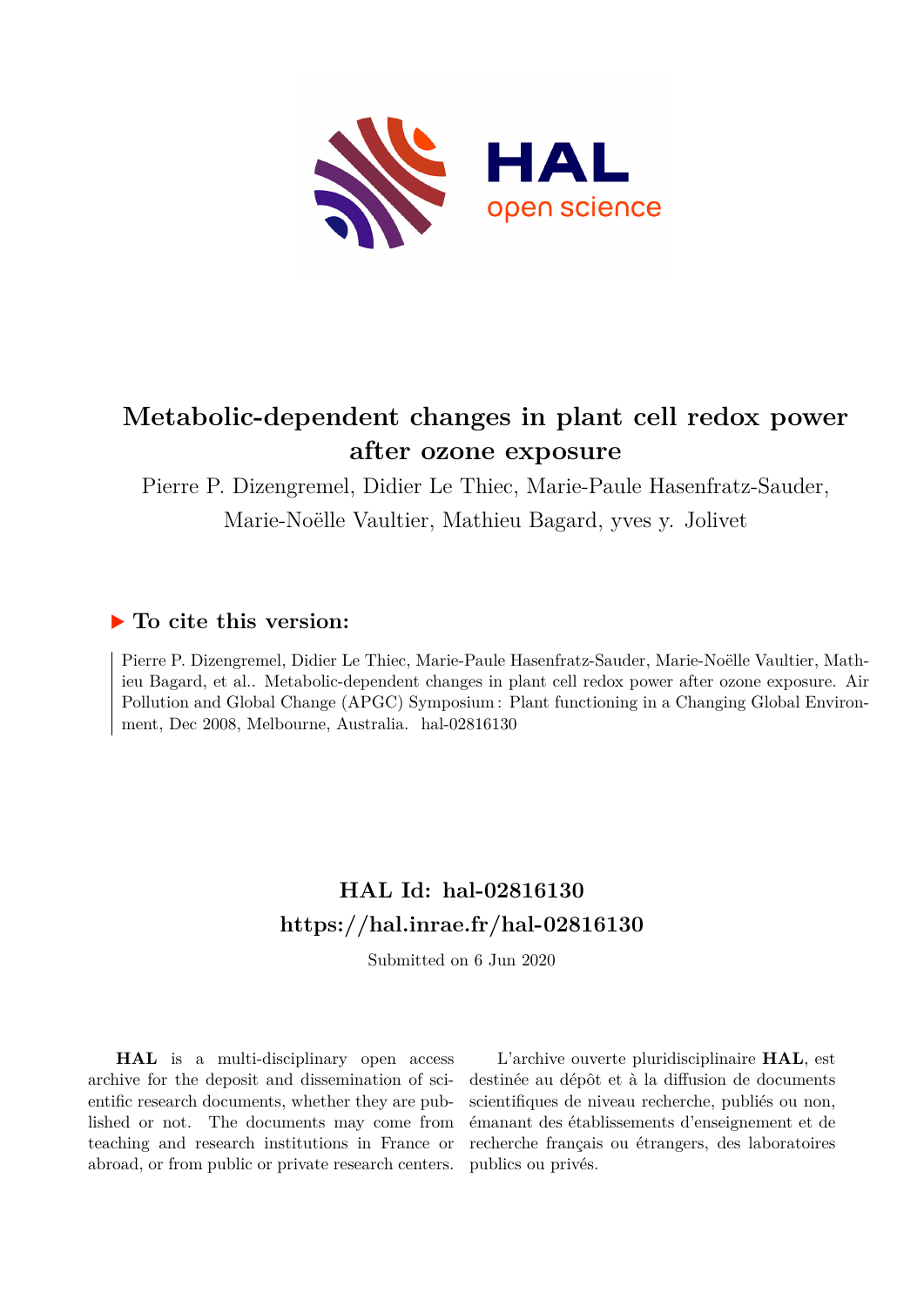# REVIEW ARTICLE

# Metabolic-dependent changes in plant cell redox power after ozone exposure

P. Dizengremel<sup>1,2</sup>, D. Le Thiec<sup>1,2</sup>, M.-P. Hasenfratz-Sauder<sup>1,2</sup>, M.-N. Vaultier<sup>1,2</sup>, M. Bagard<sup>1,2</sup> & Y. Jolivet $1,2$ 

1 Nancy-Université, UMR 1137 Ecologie et Ecophysiologie Forestières, Vandoeuvre-lès- Nancy, France

2 INRA, UMR 1137 Ecologie et Ecophysiologie Forestières, Champenoux, France

#### Keywords

Detoxification; effective dose; indicator of risk; NADP-dependent enzymes; ozone uptake; reducing power.

#### Correspondence

P. Dizengremel, Nancy-Université, UMR 1137 Ecologie et Ecophysiologie Forestières, 54506 Vandoeuvre-lès- Nancy, France. E-mail: Pierre.Dizengremel@scbiol. uhp-nancy.fr

#### Editor

L. De Kok

#### Conflicts of interest

The authors have declared no conflicts of interest.

Received: 25 March 2009; Accepted: 11 August 2009

doi:10.1111/j.1438-8677.2009.00261.x

#### ABSTRACT

The tropospheric level of the phytotoxic air pollutant ozone has increased considerably during the last century, and is expected to continue to rise. Long-term exposure of higher plants to low ozone concentrations affects biochemical processes prior to any visible symptoms of injury. The current critical level of ozone used to determine the threshold for damaging plants (biomass loss) is still based on the seasonal sum of the external concentration above 40  $n l^{1}$  (AOT40). Taking into account stomatal conductance and the internal capacity of leaf defences, a more relevant concept should be based upon the 'effective ozone flux', the balance between the stomatal flux and the intensity of cellular detoxification. The large decrease in the Rubisco ⁄ PEPc ratio reflects photosynthetic damage from ozone, and a large increase in activity of cytosolic PEPc, which allows increased malate production. Although the direct detoxification of ozone (and ROS produced from its decomposition) is carried out primarily by cell wall ascorbate, the existing level of this antioxidant is not sufficient to indicate the degree of cell sensitivity. In order to regenerate ascorbate, NAD(P)H is needed as the primary supplier of reducing power. It is hypothesised that increased activity of the catabolic pathways and associated shunts (glucose-6-phosphate dehydrogenase, NADP-dependent glyceraldehyde-3-phosphate dehydrogenase, isocitrate dehydrogenase and malic enzyme) can provide sufficient NAD(P)H to maintain intracellular detoxification. Thus, measurement of the level of redox power would contribute to determination of the 'effective ozone dose', serving ultimately to improve the ozone risk index for higher plants.

# INTRODUCTION

Tropospheric ozone is a pollutant that harms plants (Matyssek & Innes 1999; Krupa et al. 2001; Ashmore 2005; Karnosky et al. 2007; Wittig et al. 2009). The phytotoxicity of ozone is determined in several successive steps: (i) concentration of the pollutant in the external atmosphere surrounding leaves; (ii) deposition of ozone to soil and plant surfaces, especially leaves; (iii) degree of uptake of ozone within leaves through stomata; and (iv) level of antioxidants counteracting the oxidative attack. Measurement of ambient ozone concentrations in air (step 1) has been used to define different critical levels,

based on long-term cumulative exposure. The AOT 40 concept (sum of hourly ozone concentrations above a threshold of 40  $\text{n-l}^{-1}$  during daylight hours of the growing season) is the reference parameter used within Europe (Fuhrer et al. 1997). Other measures of ozone exposure, such as the SUM06 (sum of all hourly average concentrations over 0.06 ppm) or the sigmoidally weighted W126 exposure index used in North America (Lefohn et al. 1988) are also available. Concentration-based concepts, however, ignore the real flux of ozone through stomata, which is influenced by deposition of ozone on different surfaces including leaf cuticles (step 2) and uptake through stomata (step 3), both of which depend on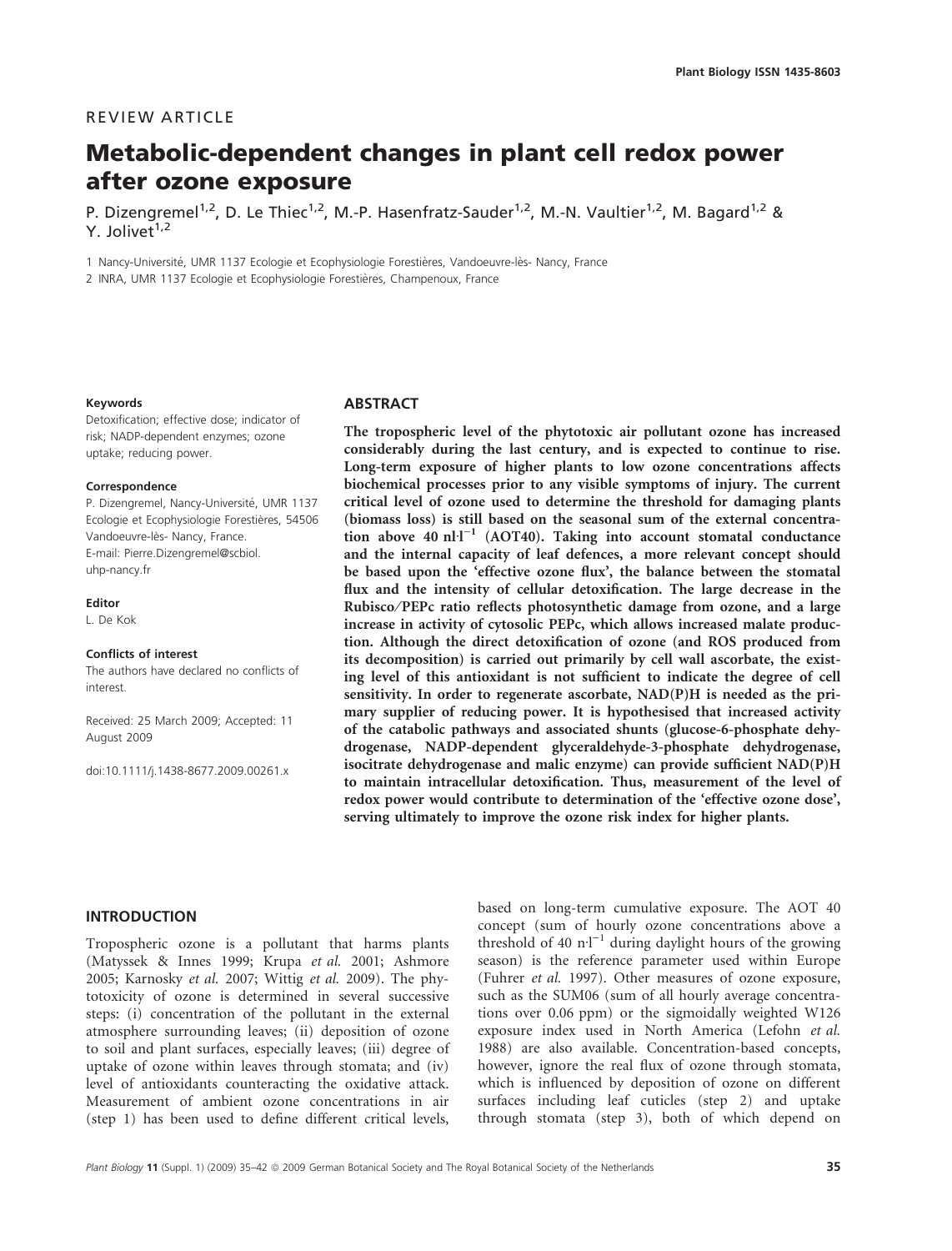climatic conditions. The direct harmful effects of ozone on leaves thus depend on the stomatal flux of ozone, which integrates parameters linked to stomatal conductance (Ashmore et al. 2004; Grünhage et al. 2004; Karlsson et al. 2004; Gerosa et al. 2009). The degree of stomatal opening is, however, not necessarily the only factor conferring sensitivity or tolerance to ozone stress.

After penetrating leaves (Fig. 1), gaseous ozone dissolves in the apoplasm, giving rise to reactive oxygen species (ROS) such as  $O_2^{\sim}$ ,  $H_2O_2$  and OH. (Byvoet *et al.*) 1995). A range of antioxidant metabolites and detoxifying processes that can scavenge ROS (step 4) is present, and apoplastic ascorbate appears the best candidate as a first line of defence (Plöchl et al. 2000). The presence of a high level of apoplastic ascorbate, however, is not always sufficient to counteract the toxicity of ROS (Ranieri et al. 1999; Conklin & Barth 2004; D'Haese et al. 2005). Apoplastic ascorbate must be regenerated via intracellular detoxifying pathways, and the rate of regeneration controls the 'effective ozone flux', corresponding to the non-detoxified ozone molecules (Matyssek et al. 2004; Musselman et al. 2006; Paoletti & Manning 2007; Tausz et al. 2007; Wieser & Matyssek 2007; Dizengremel et al. 2008). This scenario would be valid if realistic concentrations of ozone are chronically delivered and must be adjusted in the case of short-term acute exposure (Renaut et al. 2009). This review highlights ways in which cellular metabolism creates conditions that allow reducing power to play a prominent role in keeping antioxidant levels high.

#### Effective ozone flux and detoxification power

The 'effective ozone flux' concept is based on a balance between stomatal flux and leaf cellular detoxification. The degree of stomatal opening controls the quantity of ozone molecules entering the leaf and subsequently being converted to ROS. Ozone itself can trigger the activity of a plasma membrane NADPH oxidase delivering the superoxide ion (Langebartels et al. 2002). On the other hand, even though representing a small percentage of total superoxide dismutase (SOD), an apoplastic Cu–Zn SOD could scavenge, at least in part, the superoxide ion (Schinkel et al. 1998; Srivastava 1999). The main level of defence relies both on the existing content of cellular antioxidants (e.g. ascorbate) and intensity of the detoxifying processes regenerating these metabolites. A specific pool of apoplastic ascorbate is thought to react directly with ozone and ROS (Polle et al. 1995; Luwe 1996; Turcsanyi et al. 2000). However, the apoplasm can be easily and rapidly depleted of ascorbate, allowing the subsequent oxidative action of ROS in foliar cells (Zheng et al. 2000; van Hove et al. 2001). An efficient protective mechanism would require the transfer of ascorbate from intracellular detoxifying systems to the cell wall. The detoxification processes thus elicited must be able to cope with this increased demand. Increases in antioxidant enzyme activities [SOD, ascorbate peroxidase (APX), glutathione reductase (GR)] have been observed in a large number of ozone fumigation experiments (Tandy et al. 1989; Sen Gupta et al. 1991; Wingsle et al. 1992; Pitcher & Zilinskas 1996; Sehmer et al. 1998; Srivastava 1999). These changes are often linked to parallel changes in gene expression (Willekens et al. 1994; Gupta et al. 2005; Heath 2008). However, while a general increase in antioxidant defences usually follows ozone attack, the degree of sensitivity of foliar cells will depend on equilibrium between the importance of the raised detoxifying barrier and the degree of stomatal ozone uptake (Di Baccio et al. 2008). A good indicator of sensitivity would thus be the potential detoxification capacity estimated per unit of ozone influx (Di Baccio et al. 2008; Matyssek et al. 2008).

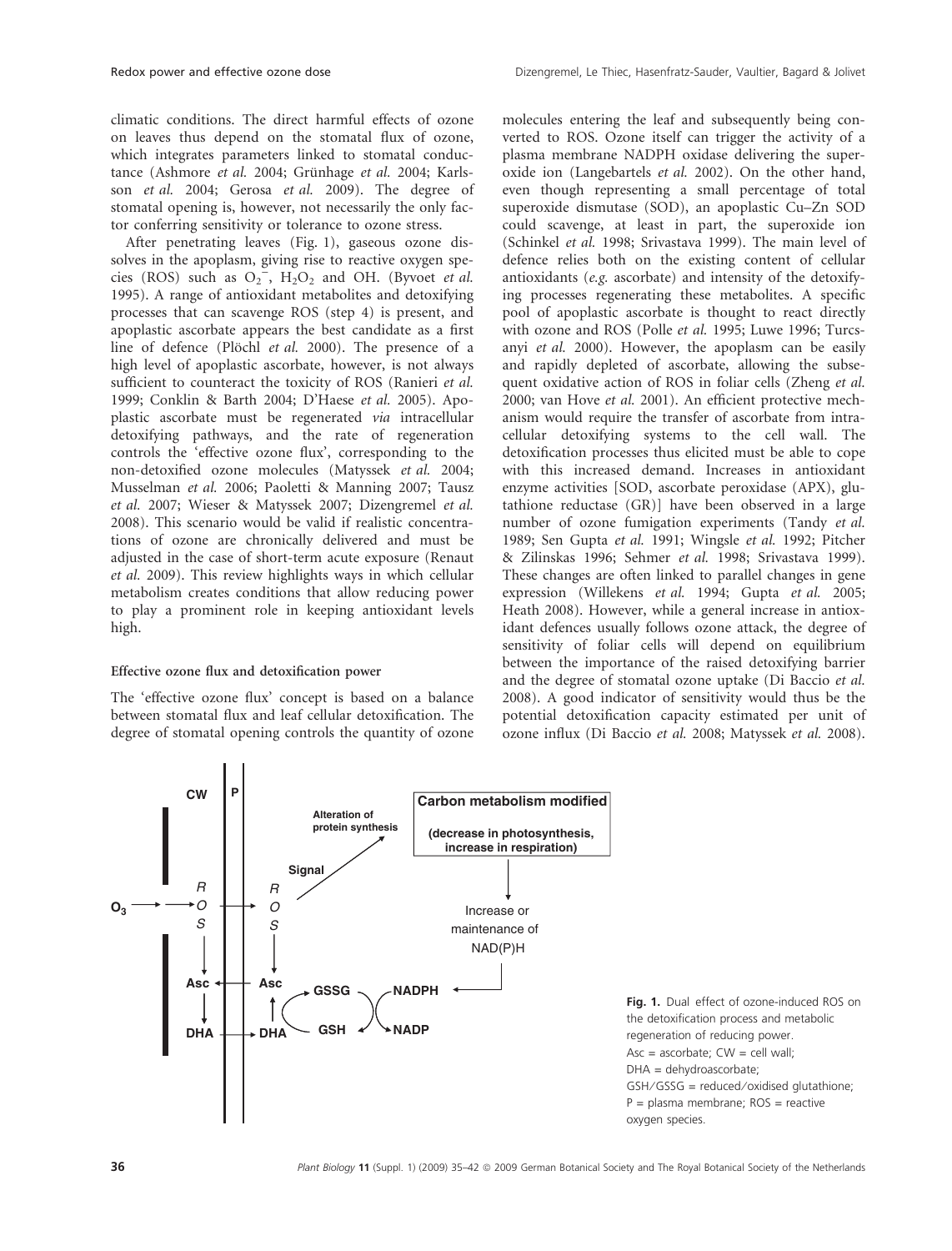Regeneration of the reduced forms of ascorbate and glutathione can be provided by enzymes using the reducing power of NAD(P)H. These soluble redox molecules appear to play a central role in establishment of antioxidant defence mechanisms (Noctor 2006; Dizengremel et al. 2008).

## Ozone uptake and changes in carbon fixation

Plant cells perceive the presence of ozone and associated ROS as an 'oxidative signalling' stimulus. This has been documented to cause carbon metabolism changes and associated alteration in gene expression (Dizengremel 2001; Foyer & Noctor 2005; Heath 2008; Renaut et al. 2009). The effect of ozone in decreasing the photosynthetic rate relates to a corresponding decrease in activity of Rubisco, as observed in various plant species (Pell et al. 1992; Dizengremel et al. 1994; Dizengremel 2001; Gaucher et al. 2003; Inclan et al. 2005; Wittig et al. 2007; Bagard et al. 2008). This ozone-induced decrease in Rubisco activity is linked to a decrease in Rubisco quantity, which could involve both an increased rate of protein degradation and an inhibition of protein synthesis (Brendley & Pell 1998; Pell et al. 1999; Junqua et al. 2000; Dizengremel 2001; Pelloux et al. 2001; Gupta et al. 2005;

**Table 1.** Rubisco and PEPc activities (in nkat  $mg^{-1}$  protein) and ratios of the two carboxylases in leaves of trees submitted to chronic ozone exposure in phytotron chambers. (C) control;  $(O_3)$  ozone-fumigated.

|                            | Rubisco |      | PEPC |         | Rubisco/<br>PEPc ratio |      |
|----------------------------|---------|------|------|---------|------------------------|------|
|                            |         | O3   | C    | $O_{3}$ |                        | O3   |
| Norway spruce <sup>a</sup> |         |      |      |         |                        |      |
| Gerardmer                  | 12.8    | 6.0  | 0.50 | 5.40    | 25.6                   | 1.11 |
| Istebna                    | 13.2    | 6.2  | 0.45 | 2.55    | 29.3                   | 2.43 |
| Aleppo pine <sup>b</sup>   | 13.6    | 7.5  | 0.55 | 1.96    | 24.7                   | 3.82 |
| Poplar <sup>c</sup>        | 17.0    | 9.1  | 0.36 | 1.35    | 47.2                   | 6.74 |
| Beech <sup>d</sup>         | 9.2     | 4.65 | 1.33 | 1.81    | 6.9                    | 2.56 |
| Sugar maple <sup>e</sup>   | 2.56    | 1.76 | 0.75 | 1.73    | 3.4                    | 1.01 |

<sup>a</sup>Antoni 1994. Three-year-old Norway spruce (Picea abies; Gerardmer and Istebna clones) submitted to 200 nl·l<sup>-1</sup> O<sub>3</sub> during the photoperiod for 3 months. Measurements were made at the end of the experiment.

<sup>b</sup>Fontaine et al. 1999. Three-year-old Aleppo pine (Pinus halepensis) exposed to 200 nl·l<sup>-1</sup> O<sub>3</sub> during the photoperiod for 3 months. The activities were measured on day 34.

<sup>c</sup>Deschaseaux 1997. Hybrid poplar (Populus tremula x alba) cuttings exposed to 60 nl·l<sup>-1</sup> O<sub>3</sub> during the photoperiod for 1 month. Activities were measured after 2 weeks of fumigation.

<sup>d</sup>Lütz et al. 2000. Three-year-old beech (Fagus sylvatica) exposed for 4 months to 2  $\times$  ambient O<sub>3</sub> concentration (up to 110 nl·l<sup>-1</sup>). Measurements were made after 3 months.

<sup>e</sup>Gaucher et al. 2003. Forty-five-day-old sugar maple seedlings (Acer saccharum) were fumigated with 200 nl·l<sup>-1</sup> O<sub>3</sub> during the photoperiod for 2 months. Measurements were made at the end of the experiment.

Matyssek et al. 2006; Bohler et al. 2007; Heath 2008). In  $C_3$  plants, the carboxylating enzyme is Rubisco in chloroplasts, while phosphoenolpyruvate carboxylase (PEPc) refixes respiratory  $CO<sub>2</sub>$  in the cytosol. In the presence of ozone, Rubisco activity decreases, while a strong increase in activity of PEPc is observed (Landolt et al. 1994, 1997; Sehmer et al. 1998; Fontaine et al. 1999; Lütz et al. 2000; Gaucher et al. 2003; Inclan et al. 2005; Leitao et al. 2008; Renaut et al. 2009). Table 1 shows the opposite effect of chronic doses of ozone on the ratio between the two carboxylases for several species. The Rubisco/PEPc ratio decreases between three- and twentyfold (Table 1). This contrasting behaviour of the two carboxylases was observed in field studies where needles of declining trees in ozone-polluted areas had a lower Rubisco ⁄ PEPc ratio compared with that measured for needles from healthy trees (Wild & Schmitt 1995; Dalstein et al. 2002). The increase in PEPc activity is clearly linked to an increase in the quantity of PEPc protein and of the corresponding mRNAs (Dizengremel 2001; Fontaine et al. 2003; Matyssek et al. 2006). PEPc could, under chronic ozone constraint, contribute to an anapleurotic pathway accounting for the replenishment of the mitochondrial Krebs cycle via oxaloacetate (or malate), as previously suggested (Dizengremel 2001).

**CO<sub>2</sub>** 



Fig. 2. Enzymes and associated pathways contributing to the supply of NADPH. AA = amino acids; Gal3PDH = NAD(P)-dependent glyceraldehyde-3-phosphate dehydrogenase; G6PDH = glucose-6-phosphate dehydrogenase;  $HMP =$  hexose monophosphate pathway;  $IDH = -$ NADP-dependent isocitrate dehydrogenase; ME = NADP-dependent malic enzyme; OAA = oxaloacetic acid; PEPc = phosphoenolpyruvate carboxylase.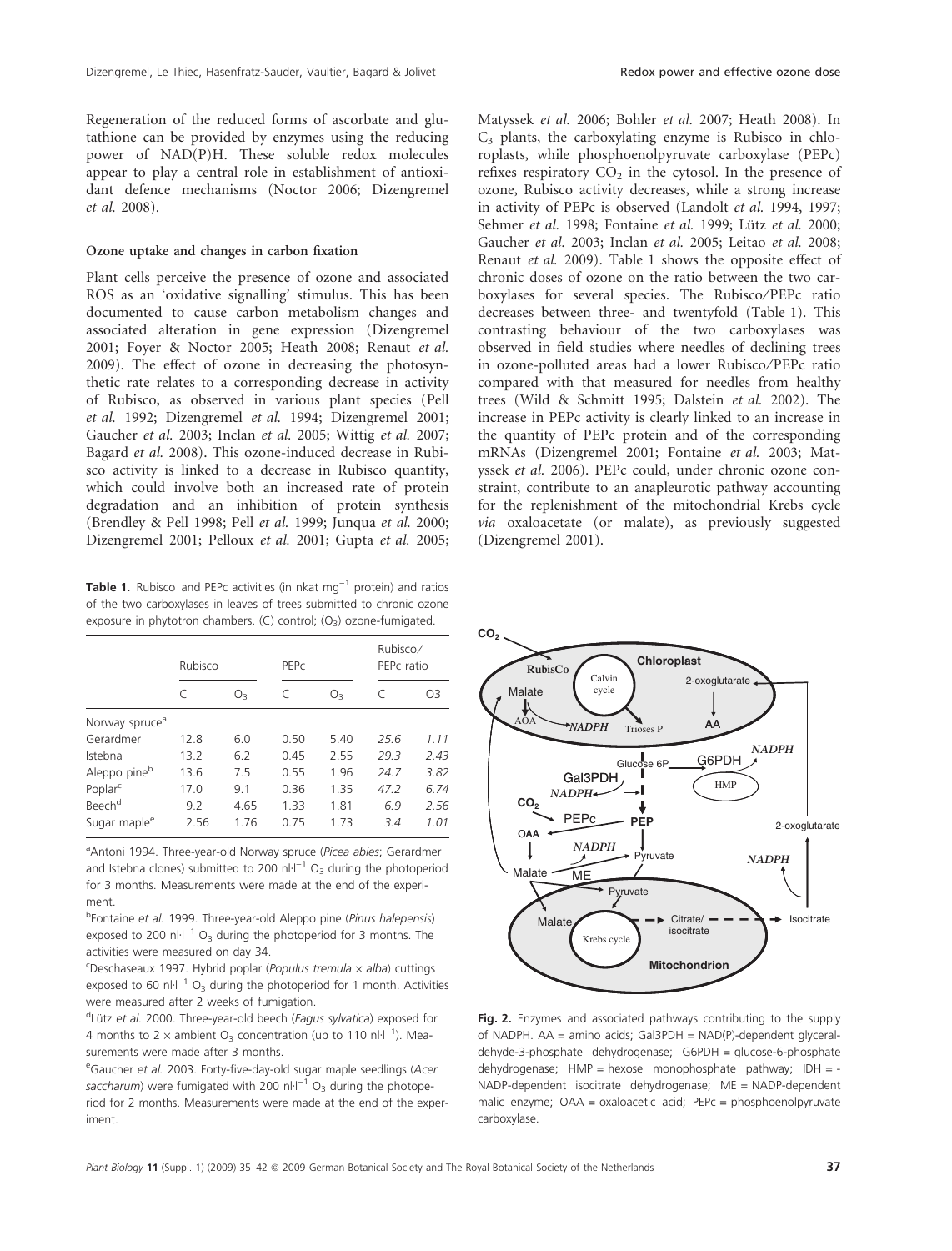## Ozone, pathways of carbohydrate breakdown and reducing power

The anapleurotic pathway, after replenishment of the mitochondrial Krebs cycle, provides precursors for amino acid synthesis (Stitt 1999). This pathway uses citrate (or isocitrate) exported from this cycle to produce 2-oxoglutarate in the cytosol through an NADP-dependent isocitrate dehydrogenase (NADP-IDH) delivering NADPH (Chen & Gadal 1990; Fig. 2). Cytosolic NADP-IDH has been suggested to play a role in plant defence against oxidative stress by delivering NADPH (Hodges et al. 2003; Leterrier et al. 2007). An increase in activity of NADP-IDH has been measured in two tree species under ozone fumigation (Table 2) (Citerne et al. 1989; Fontaine 1999), which reinforces this hypothesis. The anapleurotic pathway also serves as a donor of malate directly in the cytosol to produce pyruvate and to provide NADPH through the NADP-malic enzyme (NADP-ME). Cytosolic NADP-ME has been linked to stress responses (Drincovich et al. 1998; Müller et al. 2008) and an increase in activity of this enzyme has been observed under ozone treatment (Table 2) (Fontaine 1999). Since respiration is generally increased by ozone (Dizengremel & Petrini 1994; Dizengremel 2001), enhancement of both the glycolysis– Krebs cycle and pentose phosphate pathway is expected. The most striking effect of ozone is increased activity of glucose-6-phosphate dehydrogenase (G6PDH) in various tree species, which can contribute to increased NADPH content (Citerne et al. 1989; Antoni 1994; Dizengremel et al. 1994; Sehmer et al. 1998; Fontaine 1999; Gaucher et al. 2003). The two main glycolytic enzymes, phosphofructokinase (PFK) and pyruvate kinase (PK), are also involved in a general increase of catabolism (Table 2) (Antoni 1994; Dizengremel et al. 1994; Sehmer et al. 1998; Fontaine 1999). In mitochondria, fumarase and NAD-malic enzyme (NAD-ME) activities increase with ozone exposure (Table 2) (Citerne et al. 1989; Antoni 1994; Dizengremel & Petrini 1994; Dizengremel et al. 1994; Gérant et al. 1996; Sehmer et al. 1998; Fontaine 1999). A set of three cytosolic enzymes (G6PDH, NADP-IDH, NADP-ME) is especially interesting as they provide NADPH in the cytosol, assisting ozone detoxification (Dizengremel et al. 2008). Another cytosolic enzyme, the non-phosphorylating NADP-dependent glyceraldehyde-3 phosphate dehydrogenase (NADP-Gal3PDH), has been

Table 2. Effect of chronic ozone exposure on the activities (in nkat.mg<sup>-1</sup> protein) of enzymes belonging to different catabolic pathways.

|                                      | Glycolysis    |               | <b>HMP Pathway</b> | Cytosol       |               | Mitochondria  |               |
|--------------------------------------|---------------|---------------|--------------------|---------------|---------------|---------------|---------------|
|                                      | <b>PFK</b>    | PK            | G6PDH              | NADP-ME       | NADP-IDH      | Fumarase      | NAD-ME        |
| Norway spruce (clone Gerardmer)      |               |               |                    |               |               |               |               |
| OTC <sup>a</sup>                     |               |               | $\times$ 1.43      |               | $\times1.06$  | $\times$ 2.07 | $\times1.20$  |
| Phytotron <sup>b</sup>               | $\times1.80$  |               | $\times$ 5.40      |               |               | $\times$ 2.52 |               |
| Beech (OTC) <sup>c</sup>             | $\times1.06$  |               | $\times$ 1.80      |               |               | $\times$ 1.23 |               |
| Loblolly pine (OTC) <sup>d</sup>     |               |               |                    |               |               |               |               |
| current-year                         | $\times1.20$  |               | $\times1.18$       |               |               | $\times1.06$  | $\times1.16$  |
| 1-year-old                           | $\times$ 1.22 |               | $\times$ 1.28      |               |               | $\times1.09$  | $\times1.07$  |
| Aleppo pine (phytotron) <sup>e</sup> |               |               |                    |               |               |               |               |
| current-year                         |               | $\times$ 1.48 | $\times$ 1.25      |               | $\times$ 1.42 |               | $\times$ 1.35 |
| 1-year-old                           |               | $\times$ 2.70 |                    | $\times$ 2.30 |               |               | $\times 2.10$ |
| 1-year-oldf                          |               |               |                    |               |               |               | $\times$ 1.31 |
| Sugar maple (phytotron) <sup>9</sup> |               |               | $\times$ 2.05      |               |               |               |               |
| Poplar (phytotron) <sup>h</sup>      |               | $\times$ 3.66 |                    | $\times$ 2.36 |               | $\times$ 1.96 | $\times1.56$  |

aSix-month-old spruce seedlings were fumigated from spring 1985 in open-top chambers (OTC) with ambient ozone concentrations. Measurements were made on current year needles in November 1987 (Citerne et al., 1989).

<sup>b</sup>Three-year-old spruce trees were fumigated in phytotronic chambers for 3 months with 200 nL.L<sup>-1</sup> ozone. Measurements were made on current-year needles at the end of the experiment (Sehmer et al., 1998).

Five-year-old beech trees were fumigated for 2 years (vegetation period) in OTC with non-filtered + 50 nL.L<sup>-1</sup> ozone. Measurements were made in summer, at the end of the treatment (Antoni, 1994).

<sup>d</sup>One-year-old loblolly pine trees were fumigated in OTC with 2 x ambient ozone concentration (12h daily mean ozone concentration of 86 nL.L<sup>-1</sup>). Measurements were made in summer on current-year and 1-year old needles, the third growing season of exposure (Dizengremel et al., 1994; Dizengremel and Pétrini, 1994).

eOne-year-old Aleppo pine trees were fumigated in phytotronic chambers for 3 months with 200 nL.L<sup>-1</sup> ozone. Measurements were made at the end of the experiment on current-year and 1-year old needles (Fontaine, 1999).

<sup>f</sup>Three-year-old Aleppo pine trees were fumigated in phytotronic chambers for 3 months with 200 nL.L<sup>-1</sup> ozone. Measurements were made at the end of the experiment on 1-year old needles (Gérant et al., 1996).

<sup>g</sup>Forty-five-day-old sugar maple seedlings were fumigated in phytotronic chambers for 2 months with 200 nL.L<sup>-1</sup> ozone. Measurements were made at the end of the experiment (Gaucher et al., 2003).

<sup>h</sup>Two months old poplar seedlings were fumigated in phytotronic chambers during 1 month with 100 nL.L<sup>-1</sup> ozone (Dizengremel and Jolivet, 2000, unpublished data).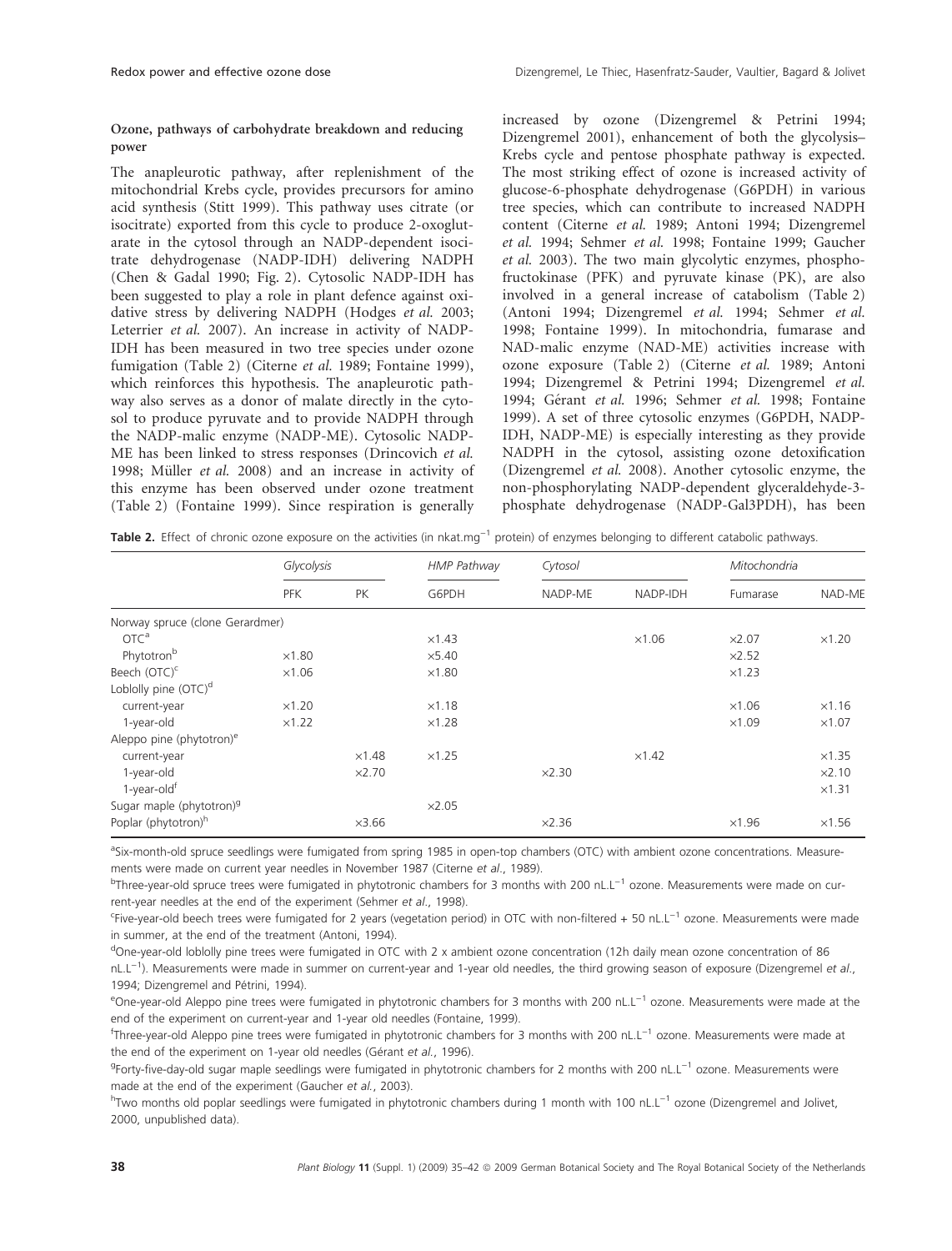implicated in coping with oxidative stress (Bustos et al. 2008) and also needs to be studied (Fig. 2).

#### Reducing power and threshold for ozone risk to plant cells

In addition to deposition on cuticles, ozone molecules enter leaves through the stomata. Some molecules can then impair membranes of mesophyll cells (the fate of guard cells is still largely debated) while others and/or O3-derived ROS could be destroyed by apoplastic ascorbate. When ROS formation exceeds the antioxidant capacity of cells, ROS can play a dual role, directly oxidising the detoxifying systems in chloroplasts and cytosol and inducing a chain of signal messengers leading to changes in gene expression (Sandermann et al. 1998; Dizengremel 2001; Rao & Davis 2001; Foyer & Noctor 2005; Kangasjärvi et al. 2005; Heath 2008). The photosynthetic machinery is one of the first targets of ROS. The Calvin cycle, through the oxidation of the Rubisco protein and the repression of its synthesis, is damaged before any impairment of the light reactions (Dizengremel 2001; Heath 2008). An over-reduction of stromal compounds takes place transiently, with NADPH allowing the functioning of the Halliwell–Asada pathway. A possible transfer of excess NADPH in the cytosol by a malateoxaloacetate shuttle could also transiently occur (Scheibe 2004). NADPH export stops when the photosystems are damaged.

In parallel with the above reactions, there is a general increase in activity of catabolic pathways, with a particular emphasis on the huge rise in PEPc activity and synthesis (Fontaine et al. 2003). An unavoidable lack of carbon compounds, needed for repair and growth, may result. However, before falling inexorably towards death, cells typically activate an antioxidant defence mechanism. A possible signal could be the increase in PEPc activity, which allows the provision of malate through this shunt of glycolysis, and thus starts the anapleurotic pathway. Malate is known to play a central role in plant cell metabolism, and an increase in its quantity could directly provide additional NADPH through the NADP-ME pathway. Another possible role for malate is in continuation of the anapleurotic pathway by transfer of malate to mitochondria, where it participates in the Krebs cycle (Fig. 2). Citrate or isocitrate are subsequently transferred to the cytosol, where 2-oxoglutarate and NADP-IDH are produced (Fig. 2). In both cases, malate stimulates production of NADPH, which is useful for the ascorbate/glutathione reducing system. Finally, a provocative hypothesis is that malate enters the chloroplast, where it is oxidised by malate dehydrogenase (MDH) to produce NADPH to restore (at least in part) intra-chloroplastic reducing power (Fig. 2) Malate could thus play a central role to balance cellular energy supply between compartments (Scheibe 2004).

Other sources of cytosolic NADPH co-exist in the form of NADP-glyceradehyde-3-phosphate dehydrogenase (another shunt of glycolysis) and G6PDH (hexose monophosphate pathway). The observed increases in activity of this set of enzymes with ozone exposure could be related to a modification of the enzyme itself (NADP-Gal3PDH) or activation of transcriptional regulation. The question arises as to whether all these systems equally contribute to the NADPH supply, or whether there is a hierarchical system favouring one of the above systems. New experimental data will, hopefully, allow for a definition of the ratio between reduced and oxidised forms of pyridine nucleotides beyond a value where damage is irreversible. This breaking point should be used in a cellular model of effective ozone flux, which should be integrated into a global model to improve prediction of ozone risk for plant growth. The ultimate goal of this approach is to enhance estimation of the environmental and economic consequences of tropospheric ozone to plants.

## ACKNOWLEDGEMENTS

This work was partly supported by the programmes IFLOZ CNRS INSU 12000167 and ANR VMCS VULNOZ 012. Drs Simon Thornton and Dave Grant are gratefully acknowledged for careful reading of the manuscript.

## **REFERENCES**

- Antoni F. (1994) Etude des interactions entre la pollution photo-oxydante (ozone), le stress hydrique et l'enrichissement en CO2 sur le métabolisme carboné chez l'épicéa et le hêtre. Master thesis, Université Henri Poincaré Nancy 1, France: 42 pp.
- Ashmore M.R. (2005) Assessing the future global impacts of ozone on vegetation. Plant, Cell and Environment, 28, 949–964.
- Ashmore M.R., Emberson L., Karlsson P.E., Pleijel H. (2004) New directions: a new generation of ozone critical levels for the protection of vegetation in Europe. Atmospheric Environment, 38, 2213–2214.
- Bagard M., Le Thiec D., Delacôte E., Hasenfratz-Sauder M.-P., Banvoy J., Gérard J., Dizengremel P., Jolivet Y. (2008) Ozone-induced changes in photosynthesis and photorespiration of hybrid poplar in relation to the developmental stage of the leaves. Physiologia Plantarum, 134, 559–574.
- Bohler S., Bagard M., Oufr M., Planchon S., Hoffmann L., Jolivet Y., Hausman J.-F., Dizengremel P., Renaut J. (2007) A DIGE analysis of developing poplar leaves subjected to ozone reveals major changes in carbon metabolism. Proteomics, 7, 1584–1599.
- Brendley B.W., Pell E.J. (1998) Ozone-induced changes in biosynthesis of Rubisco and associated compensation to stress in foliage of hybrid poplar. Tree Physiology, 18, 81–90.
- Bustos D.M., Bustamante C.A., Iglesias A.A. (2008) Involvement of non-phosphorylating glyceraldehyde-3-phosphate dehydrogenase in response to oxidative stress. Journal of Plant Physiology, 165, 456–461.
- Byvoet P., Balis J.U., Shelley S.A., Montgomery M.R., Barber M.J. (1995) Detection of hydroxyl radicals upon interaction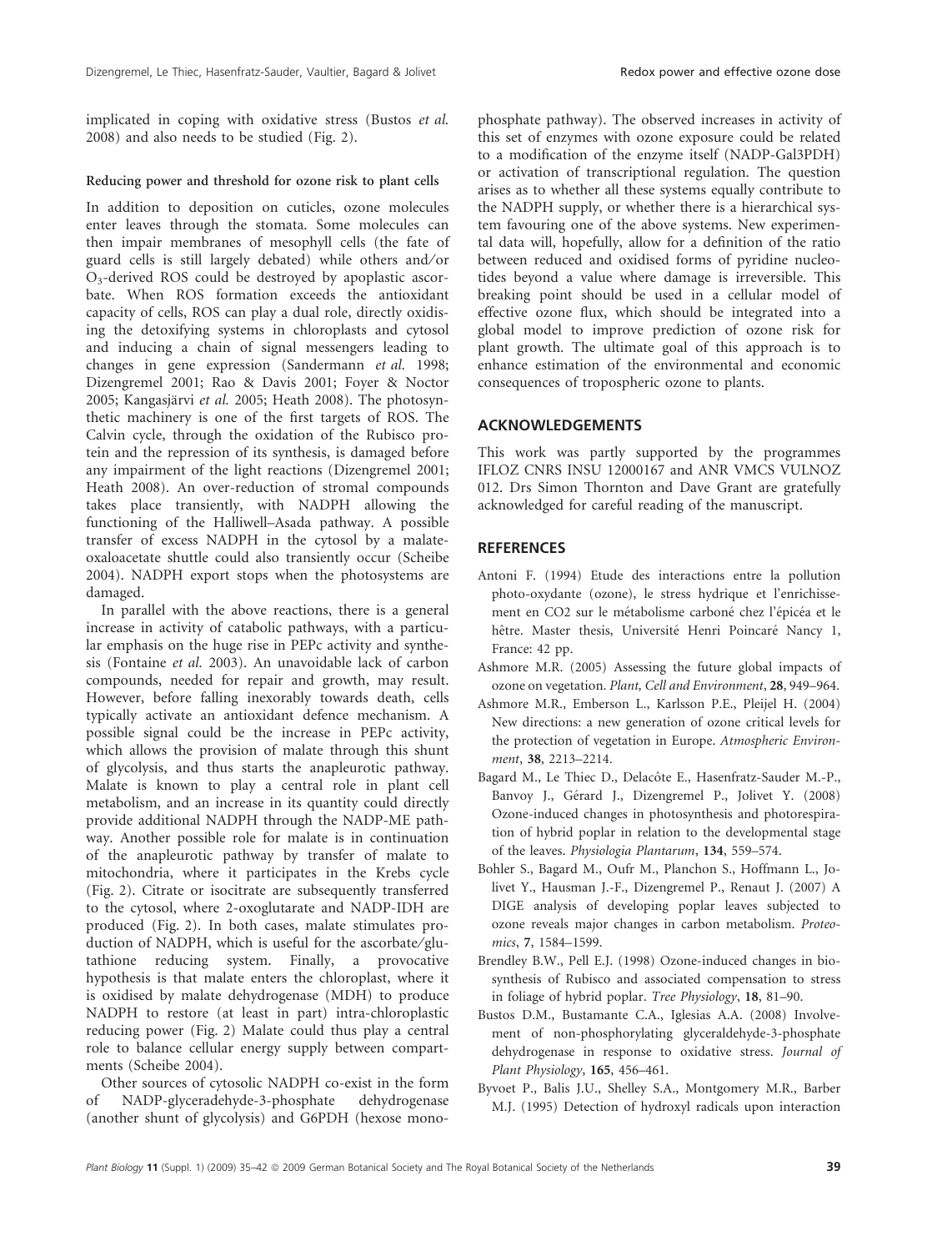of ozone with aqueous media or extracellular surfactant: the role of trace iron. Archives of Biochemistry and Biophysics, 319, 464–469.

- Chen R.D., Gadal P. (1990) Do mitochondria provide 2-oxoglutarate needed for glutamate synthesis in higher plant chloroplasts? Plant Physiology and Biochemistry, 28, 141–145.
- Citerne A., Dizengremel P., Pierre M., Queiroz O. (1989) Enzyme capacities in needles from spruce clones submitted to controlled pollution and from healthy and diseased trees. In: Bucher J., Bucher-Wallin I. (Eds), Air pollution and forest decline. EAFV, Birmensdorf, Switzerland, pp 390–392.
- Conklin P.L., Barth C. (2004) Ascorbic acid, a familiar small molecule intertwined in the response of plants to ozone, pathogens, and the onset of senescence. Plant, Cell and Environment, 27, 959–970.
- D'Haese D., Vandermeiren K., Asard H., Horemans N. (2005) Other factors than apoplastic ascorbate contribute to the differential ozone tolerance of two clones of Trifolium repens L. Plant, Cell and Environment, 28, 623–632.
- Dalstein L., Torti X., Le Thiec D., Dizengremel P. (2002) Physiological study of declining Pinus cembra (L.) trees in southern France. Trees, 16, 299–305.
- Deschaseaux A. (1997) Effets de l'ozone sur les processus de fixation du  $CO<sub>2</sub>$  chez Populus tremula x alba : approches enzymatique et isotopique (delta  $^{13}$ C). Master thesis, Université Henri Poincaré Nancy 1, France: 24 pp.
- Di Baccio D., Castagna A., Paoletti E., Sebastiani L., Ranieri A. (2008) Could the differences in  $O_3$  sensitivity between two polar clones be related to a difference in antioxidant defense and secondary metabolic response to  $O_3$  influx? Tree Physiology, 28, 1761–1772.
- Dizengremel P. (2001) Effects of ozone on the carbon metabolism of forest trees. Plant Physiology and Biochemistry, 39, 729–742.
- Dizengremel P., Petrini M. (1994) Effects of air pollutants on the pathways of carbohydrate breakdown. In: Alscher R.G., Wellburn A.R. (Eds), Plant responses to the gaseous environment. Chapman and Hall, London: pp 255–277.
- Dizengremel P., Sasek T.W., Brown K.J., Richardson C.J. (1994) Ozone-induced changes in primary carbon metabolism enzymes of loblolly pine needles. Journal of Plant Physiology, 144, 300–306.
- Dizengremel P., Le Thiec D., Bagard M., Jolivet Y. (2008) Ozone risk assessment for plants: central role of metabolism-dependent changes in reducing power. Environmental Pollution, 156, 11–15.
- Drincovich M.F., Casati P., Andreo C.S., Donahue R., Edwards G.E. (1998) UV-B induction of NADP-malic enzyme in etiolated and green maize seedlings. Plant Cell and Environment, 21, 63–70.
- Fontaine V. (1999) Influence de l'ozone et de la sécheresse sur le métabolisme carboné des aiguilles de pin d'Alep (Pinus halepensis Mill.). Etude de la régulation de la phosphoénolpyruvate carboxylase. PhD thesis, Université Henri Poincaré Nancy 1, France.
- Fontaine V., Pelloux J., Podor M., Afif D., Gérant D., Grieu P., Dizengremel P. (1999) Carbon fixation in Pinus halepensis submitted to ozone. Opposite response of ribulose-1,5-bisphosphate carboxylase/oxygenase and phosphoenolpyruvate carboxylase. Physiologia Plantarum, 105, 187–192.
- Fontaine V., Cabané M., Dizengremel P. (2003) Regulation of phoshoenolpyruvate carboxylase in Pinus halepensis needles submitted to ozone and water stress. Physiologia Plantarum, 117, 445–452.
- Foyer C.H., Noctor G. (2005) Redox homeostasis and antioxidant signaling: a metabolic interface between stress perception and physiological responses. Plant Cell, 17, 1866– 1875.
- Fuhrer J., Skärby L., Ashmore M.R. (1997) Critical levels for ozone effects on vegetation in Europe. Environmental Pollution, 97, 91–106.
- Gaucher C., Costanzo N., Afif D., Mauffette Y., Chevrier N., Dizengremel P. (2003) The impact of elevated ozone and carbon dioxide on young Acer saccharum seedlings. Physiologia Plantarum, 117, 392–402.
- Gérant D., Podor M., Grieu P., Afif D., Cornu S., Morabito D., Banvoy J., Robin C., Dizengremel P. (1996) Carbon metabolism enzyme activities and carbon partitioning in Pinus halepensis Mill. exposed to mild drought and ozone. Journal of Plant Physiology, 148, 142–147.
- Gerosa G., Marzuoli R., Desotgiu R., Bussotti F., Ballarin-Denti A. (2009) Validation of the stomatal flux approach for the assessment of ozone visible injury in young forest trees. Results from the TOP (transboundary ozone pollution) experiment at Curno, Italy. Environmental Pollution, 157, 1497–1505.
- Grünhage L., Krupa S.V., Legge A.H., Jager H.-J. (2004) Ambient flux-based critical values of ozone for protecting vegetation: differing spatial scales and uncertainties in risk assessment. Atmospheric Environment, 38, 2433–2437.
- Gupta P., Duplessis S., White H., Karnosky D.F., Martin F., Podila G.K. (2005) Gene expression patterns of trembling aspen trees following long-term exposure to interacting elevated  $CO_2$  and tropospheric  $O_3$ . New Phytologist, 167, 129– 142.
- Heath R.L. (2008) Modification of the biochemical pathways of plants induced by ozone: what are the varied routes of change? Environmental Pollution, 155, 453–463.
- Hodges M., Flesch V., Galvez S., Bismuth E. (2003) Higher plant NADP-dependent isocitrate dehydrogenases, ammonium assimilation and NADPH production. Plant Physiology and Biochemistry, 41, 577–585.
- van Hove L.W.A., Bossen M.E., San Gabino B.G., Sgreva C. (2001) The ability of apoplastic ascorbate to protect poplar leaves against ambient ozone concentrations: a quantitative approach. Environmental Pollution, 114, 371–382.
- Inclan R., Gimeno B.S., Dizengremel P., Sanchez M. (2005) Compensation processes of Aleppo pine (Pinus halepensis Mill.) to ozone exposure and drought stress. Environmental Pollution, 137, 517–524.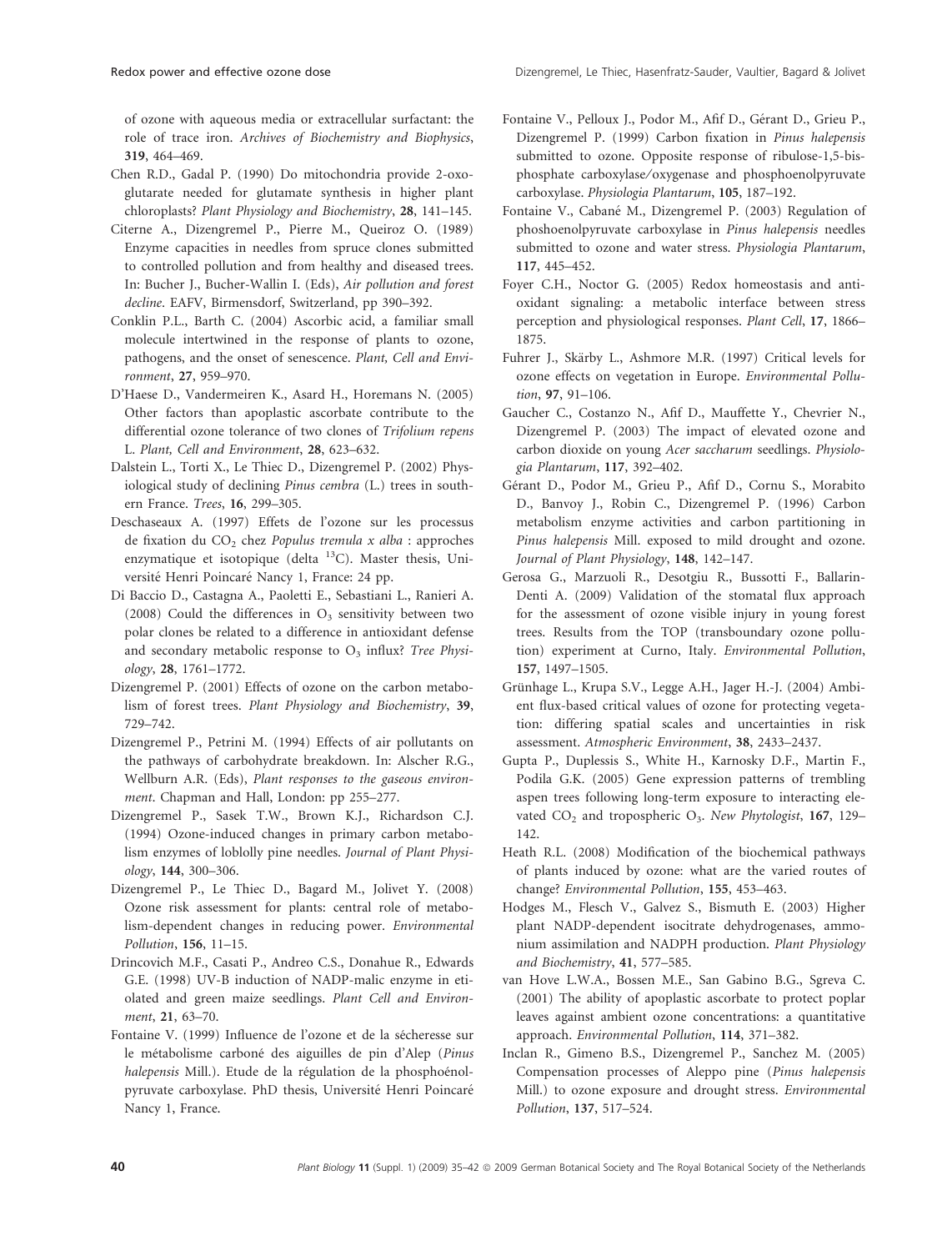- Junqua M., Biolley J.P., Pié S., Kanoun M., Duran R., Goulas P. (2000) In vivo occurrence of carbonyl residues in Phaseolus vulgaris proteins as a direct consequence of a chronic ozone stress. Plant Physiology and Biochemistry, 38, 853–861.
- Kangasjärvi J., Jaspers P., Kollist H. (2005) Signalling and cell death in ozone-exposed plants. Plant, Cell and Environment, 28, 1021–1036.
- Karlsson P.E., Uddling J., Braun S., Broadmeadow M., Elvira S., Gimeno B.S., Le Thiec D., Oksanen E., Vandermeiren K., Wilkinson M., Emberson L. (2004) New critical levels for ozone effects on young trees based on AOT40 and simulated cumulative leaf uptake of ozone. Atmospheric Environment, 38, 2283–2294.
- Karnosky D., Skelly J., Percy K., Chappelka A. (2007) Perspectives regarding 50 years of research on effects of tropospheric ozone air pollution on US forests. Environmental Pollution, 147, 489–506.
- Krupa S., McGrath M.T., Andersen C.P., Booker F.L., Burkey K.O., Chappelka A.H., Chevone B.I., Pell E.J., Zilinskas B.A. (2001) Ambient ozone and plant health. Plant Disease, 85, 4–12.
- Landolt W., Gunthardt-Goerg M.S., Pfenninger I., Scheidegger C. (1994) Ozone-induced microscopical changes and quantitative carbohydrate contents of hybrid poplar (Popu $lus \times euramericana)$ . Trees, 8, 183-190.
- Landolt W., Gunthardt-Goerg M.S., Pfenninger I., Einig W., Hampp R., Maurer S., Matyssek R. (1997) Effect of fertilization on ozone-induced changes in the metabolism of birch (Betula pendula) leaves. New Phytologist, 137, 389–397.
- Langebartels C., Wohlgemuth H., Kschieschan S., Grün S., Sandermann H. (2002) Oxidative burst and cell death in ozone-exposed plants. Plant Physiology and Biochemistry, 40, 567–575.
- Lefohn A.S., Laurence J.A., Kohut R.J. (1988) A comparison of indices that describe the relationship between exposure to ozone and reduction in the yield of agricultural crops. Atmospheric Environment, 22, 1229–1240.
- Leitao L., Dizengremel P., Biolley J.-P. (2008) Foliar CO<sub>2</sub> fixation in bean (Phaseolus vulgaris L.) submitted to elevated ozone: distinct changes in Rubisco and PEPc activities in relation to pigment content. Ecotoxicology and Environmental Safety, 69, 531–540.
- Leterrier M., del Rio L.A., Corpas F.J. (2007) Cytosolic NADPisocitrate dehydrogenase of pea plants: genomic clone characterization and functional analysis under abiotic stress conditions. Free Radical Research, 41, 191–199.
- Lütz C., Anegg S., Gérant D., Alaoui-Sosse B., Gérard J., Dizengremel P. (2000) Beech trees exposed to high  $CO<sub>2</sub>$  and to simulated ozone levels: effects on photosynthesis, chloroplast components and leaf enzyme activity. Physiologia Plantarum, 109, 252–259.
- Luwe M. (1996) Antioxidants in the apoplast and symplast of beech (Fagus sylvatica L.) leaves: seasonal variations and responses to changing ozone concentrations in air. Plant, Cell and Environment, 19, 321–328.
- Matyssek R., Innes J.L. (1999) Ozone a risk factor for trees and forests in Europe? Water, Air and Soil Pollution, 116, 199–226.
- Matyssek R., Wieser G., Nunn A.J., Kozovits A.R., Reiter I.M., Heerdt C., Winkler J.B., Baumgarten M., Haberle K.-H., Grams T.E.E., Werner H., Fabian P., Havranek W.M. (2004) Comparison between AOT40 and ozone uptake in forest trees of different species, age and site conditions. Atmospheric Environment, 38, 2271–2281.
- Matyssek R., Le Thiec D., Löw M., Dizengremel P., Nunn A.J., Häberle K.-H. (2006) Interaction between drought stress and  $O_3$  stress in forest trees. Plant Biology, 8, 11–17.
- Matyssek R., Sandermann H., Wieser G., Booker F., Cieslik S., Musselman R., Ernst D. (2008) The challenge of making ozone risk assessment for forest trees more mechanistic. Environmental Pollution, 156, 567–582.
- Müller G.L., Drincovich M.F., Andreo C.S., Lara M.V. (2008) Nicotiana tabacum NADP-malic enzyme: cloning, characterization and analysis of biological role. Plant Cell Physiology, 49, 469–480.
- Musselman R.C., Lefohn A.S., Massman W.J., Heath R.L. (2006) A critical review and analysis of the use of exposureand flux-based ozone indices for predicting vegetation effects. Atmospheric Environment, 40, 1869–1888.
- Noctor G. (2006) Metabolic signalling in defence and stress: the central roles of soluble redox couples. Plant, Cell and Environment, 29, 409–425.
- Paoletti E., Manning W.J. (2007) Toward a biologically significant and usable standard for ozone that will also protect plants. Environmental Pollution, 150, 85–95.
- Pell E.J., Eckardt N., Enyedi A.J. (1992) Timing of ozone stress and resulting status of Ribulose bisphosphate carboxylase– oxygenase and associated net photosynthesis. New Phytologist, 120, 397–405.
- Pell E.J., Sinn J.P., Brendley B.W., Samuelson L., Vinten-Johansen C., Tien M., Skillman J. (1999) Differential response of four tree species to ozone-induced acceleration of foliar senescence. Plant, Cell and Environment, 22, 779– 790.
- Pelloux J., Jolivet Y., Fontaine V., Banvoy J., Dizengremel P. (2001) Changes in Rubisco and Rubisco activase gene expression and polypeptide content in Pinus halepensis M. subjected to ozone and drought. Plant, Cell and Environment, 24, 123–131.
- Pitcher L.H., Zilinskas B.A. (1996) Overexpression of copper⁄ zinc superoxide dismutase in the cytosol of transgenic tobacco confers partial resistance to ozone-induced foliar necrosis. Plant Physiology, 110, 583–588.
- Plöchl M., Lyons T., Ollerenshaw J., Barnes J.D. (2000) Simulating ozone detoxification in the leaf apoplast through the direct reaction with ascorbate. Planta, 210, 454–467.
- Polle A., Wieser G., Havranek W.M. (1995) Quantification of ozone influx and apoplastic ascorbate content in needles of Norway spruce trees (Picea abies L. Karst.) at high altitude. Plant Physiology, 94, 312–319.